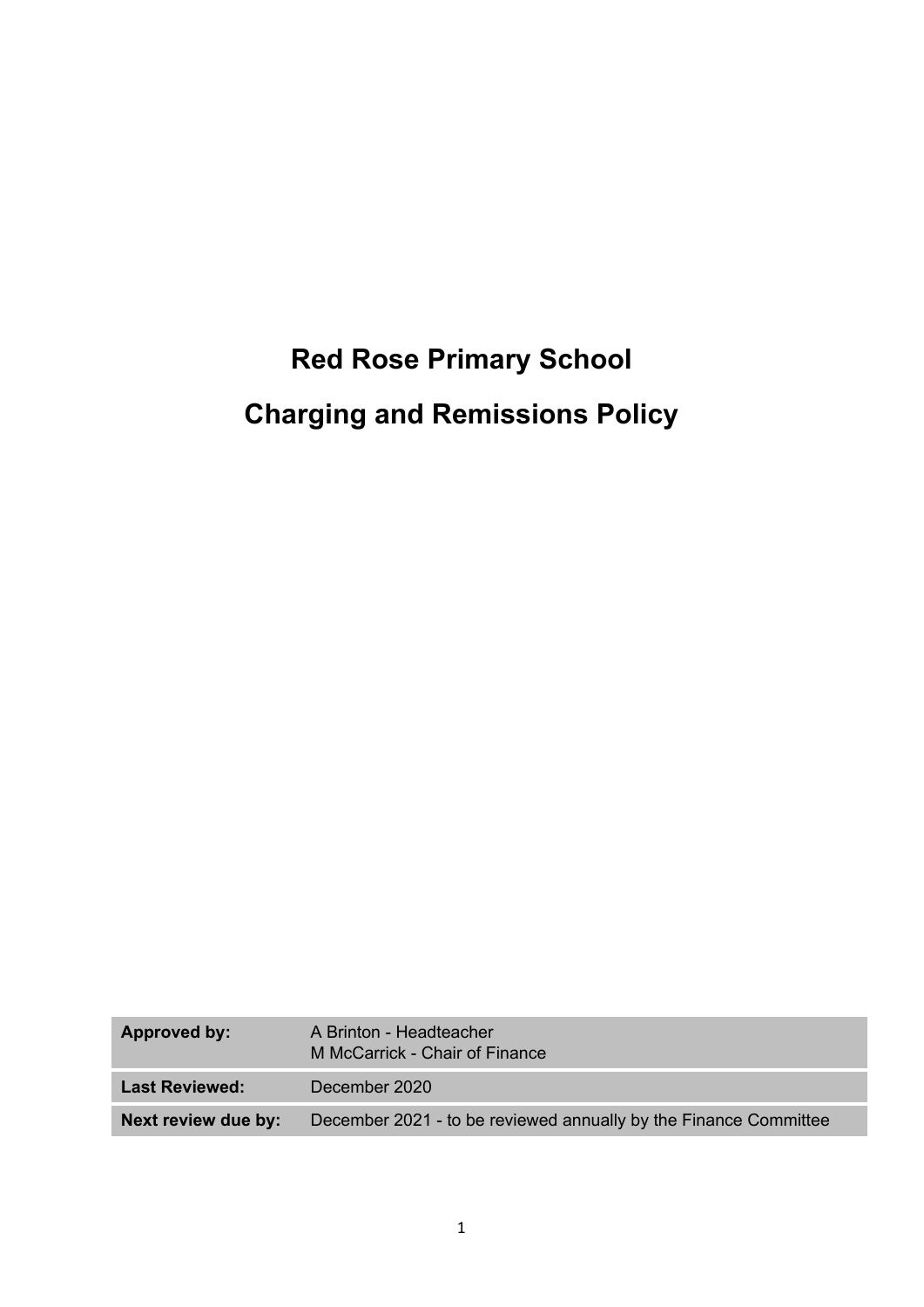

# **1. Aims**

Our school aims to:

- have robust, clear processes in place for charging and remissions
- clearly set out the types of activity that can be charged for and when charges will be made

# **2. Legislation and guidance**

This policy is based on advice from the Department for Education (DfE) on [charging](https://www.gov.uk/government/publications/charging-for-school-activities) for school [activities](https://www.gov.uk/government/publications/charging-for-school-activities) and the [Education](http://www.legislation.gov.uk/ukpga/1996/56/part/VI/chapter/III) Act 1996, sections 449-462 of which set out the law on charging for school activities in maintained schools in England.

# **3. Definitions**

- Charge: a fee payable for specifically defined activities
- Remission: the cancellation of a charge which would normally be payable

# **4. Roles and responsibilities**

# 4.1 The governing body

The governing body has overall responsibility for approving the Charging and Remissions Policy, but can delegate this to a committee, an individual governor or the Headteacher. The governing body also has overall responsibility for monitoring the implementation of this policy.

In our school, responsibility for approving the Charging and Remissions Policy has been delegated to the Finance Committee.

In our school, monitoring the implementation of this policy has been delegated to the Finance Committee.

# 4.2 The Headteacher

The Headteacher is responsible for ensuring staff are familiar with the Charging and Remissions Policy, and that it is being applied consistently.

# 4.3 Staff

Our staff are responsible for:

- implementing the Charging and Remissions policy consistently
- notifying the Headteacher of any specific circumstances which they are unsure about or where they are not certain if the policy applies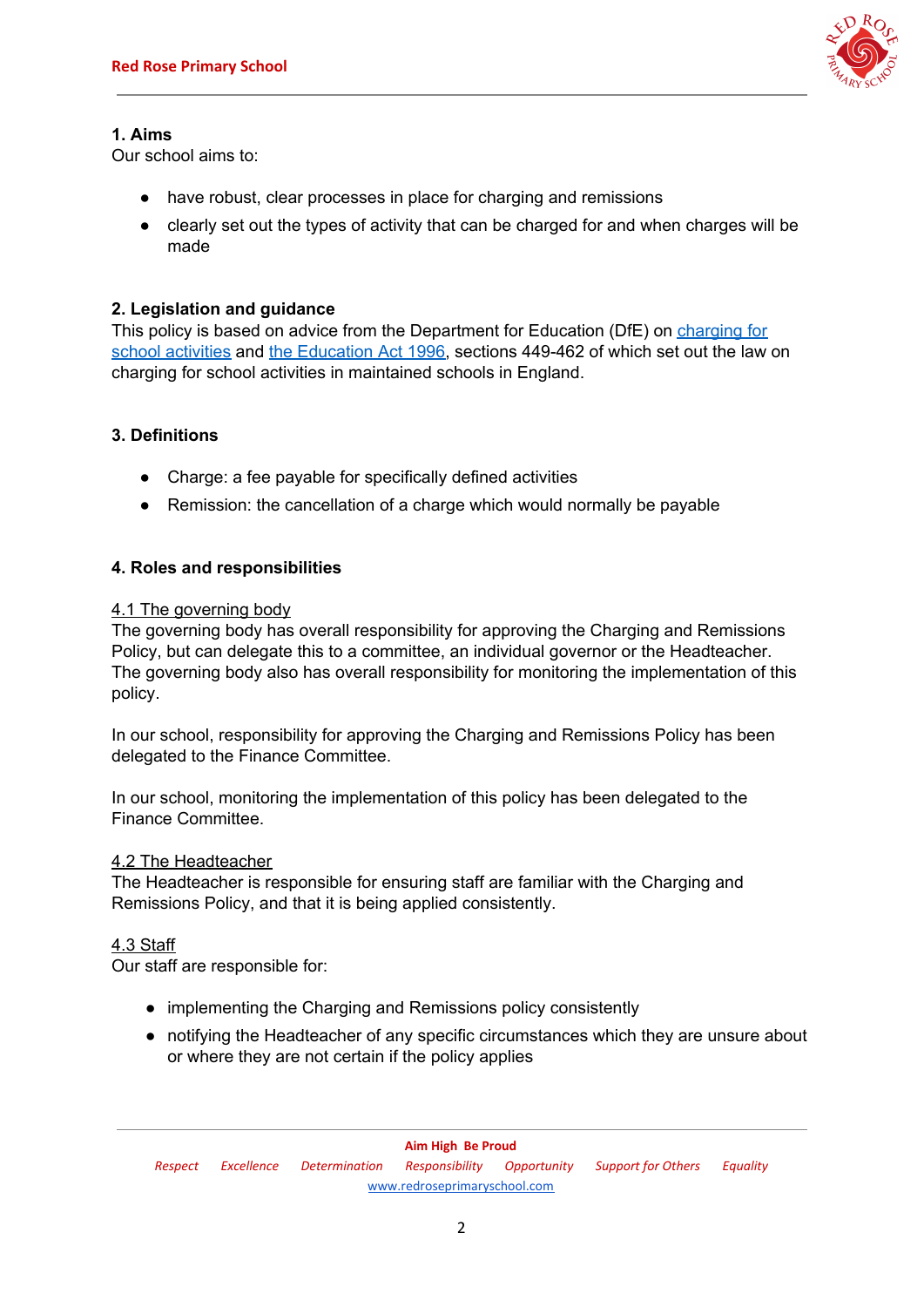

The Senior Leadership Team will provide staff with appropriate training in relation to this policy and its implementation.

#### 4.4 Parents

Parents are expected to notify staff or the Headteacher of any concerns or queries regarding the Charging and Remissions Policy.

#### **5. Where charges cannot be made**

Below we set out what the school cannot charge for:

#### 5.1 Education

- admission applications
- education provided during school hours (including the supply of any materials, books, instruments or other equipment)
- education provided outside school hours if it is:
	- part of the national curriculum
	- at the request of the school
	- a syllabus for a prescribed public examination that the pupil is being prepared for at the school
	- religious education
- instrumental or vocal tuition, for pupils learning individually or in groups, unless the tuition is provided at the request of the pupil's parent
- entry for a prescribed public examination if the pupil has been prepared for it at the school
- examination re-sit(s) if the pupil is being prepared for the re-sit(s) at the school

# 5.2 Transport

- transporting registered pupils to or from the school premises, where the local authority has a statutory obligation to provide transport
- transporting registered pupils to other premises where the governing body or local authority has arranged for pupils to be educated
- transport that enables a pupil to meet an examination requirement when he or she has been prepared for that examination at the school
- transport provided in connection with an educational visit

#### 5.3 Residential visits

- education provided on any visit that takes place during school hours
- education provided on any visit that takes place outside school hours if it is part of: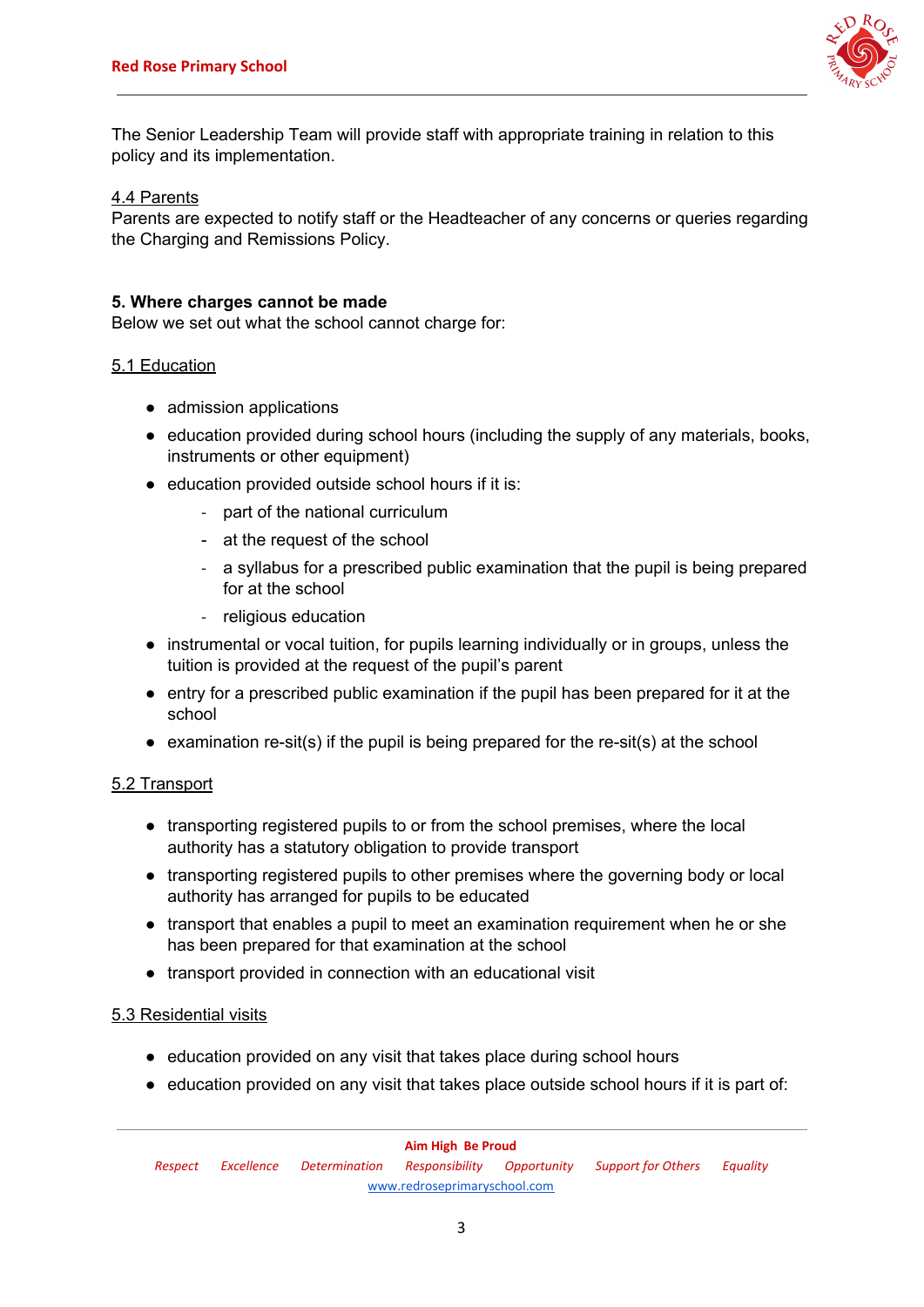

- the national curriculum
- a syllabus for a prescribed public examination that the pupil is being prepared for at the school
- religious education
- supply teachers to cover for those teachers who are absent from school accompanying pupils on a residential visit

#### **6. Where charges can be made**

Below we set out what the school can charge for.

#### 6.1 Education

- any materials, books, instruments or equipment, where the child's parent wishes him or her to own them
- optional extras (see below)
- music and vocal tuition when provided by an outside agency
- community facilities

# 6.2 Optional extras

We are able to charge for activities known as 'optional extras'. In these cases, the school can charge for providing materials, books, instruments or equipment. The following are optional extras:

- optional after school clubs
- education provided outside of school time that is not part of:
	- the national curriculum
	- a syllabus for a prescribed public examination that the pupil is being prepared for at the school
	- religious education
- examination entry fee(s) if the registered pupil has not been prepared for the examination(s) at the school
- transport (other than transport that is required to take the pupil to school or to other premises where the local authority/governing body has arranged for the pupil to be provided with education)
- board, lodging and recreational activities for a pupil on a residential visit
- extended day services offered to pupils (such as breakfast clubs, after-school clubs, tea and supervised homework sessions)

When calculating the cost of optional extras, an amount may be included in relation to: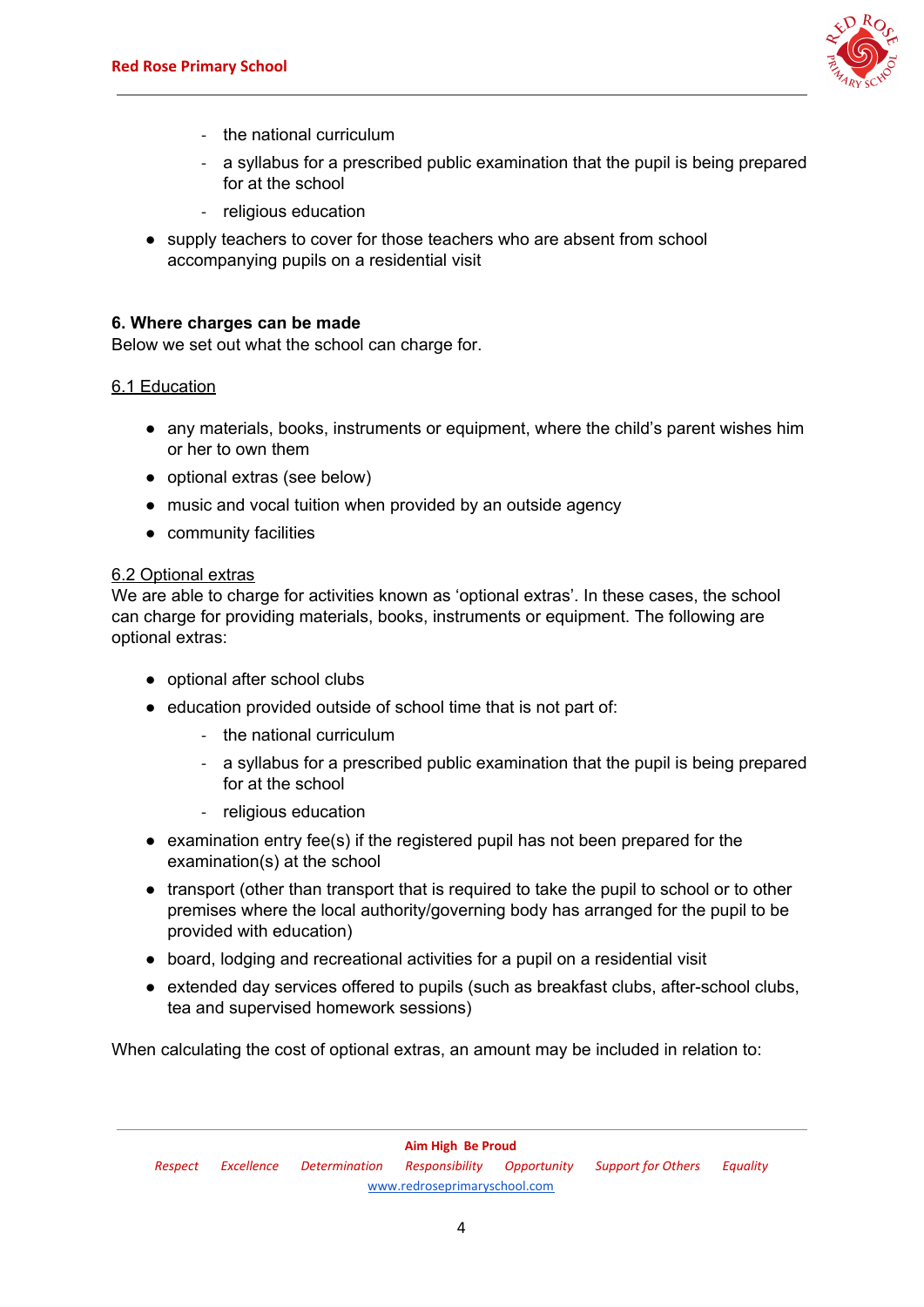

- any materials, books, instruments or equipment provided in connection with the optional extra
- the cost of buildings and accommodation
- non-teaching staff
- teaching staff engaged under contracts for services purely to provide an optional extra (including supply teachers engaged specifically to provide the optional extra)
- the cost, or an appropriate proportion of the costs, for teaching staff employed to provide tuition in playing a musical instrument, or vocal tuition, where the tuition is an optional extra

Any charge made in respect of individual pupils will not be greater than the actual cost of providing the optional extra activity, divided equally by the number of pupils participating.

Any charge will not include an element of subsidy for any other pupils who wish to take part in the activity but whose parents are unwilling or unable to pay the full charge.

In cases where a small proportion of the activity takes place during school hours, the charge cannot include the cost of alternative provision for those pupils who do not wish to participate.

Parental agreement is necessary for the provision of an optional extra which is to be charged for.

#### 6.3 Music tuition

The school can charge for vocal or instrumental tuition provided either individually or to groups of pupils, provided that the tuition is provided at the request of the pupil's parent, or provided by an external agency.

Charges may not exceed the cost of the provision, including the cost of the staff giving the tuition.

Charges cannot be made:

- if the teaching is an essential part of the national curriculum
- if the teaching is provided under the first access to the Key Stage 2 instrumental and vocal tuition programme
- for a pupil who is looked after by a local authority

# 6.4 Residential visits

We can charge for board, lodging and recreational activities on residential visits, but the charge must not exceed the actual cost.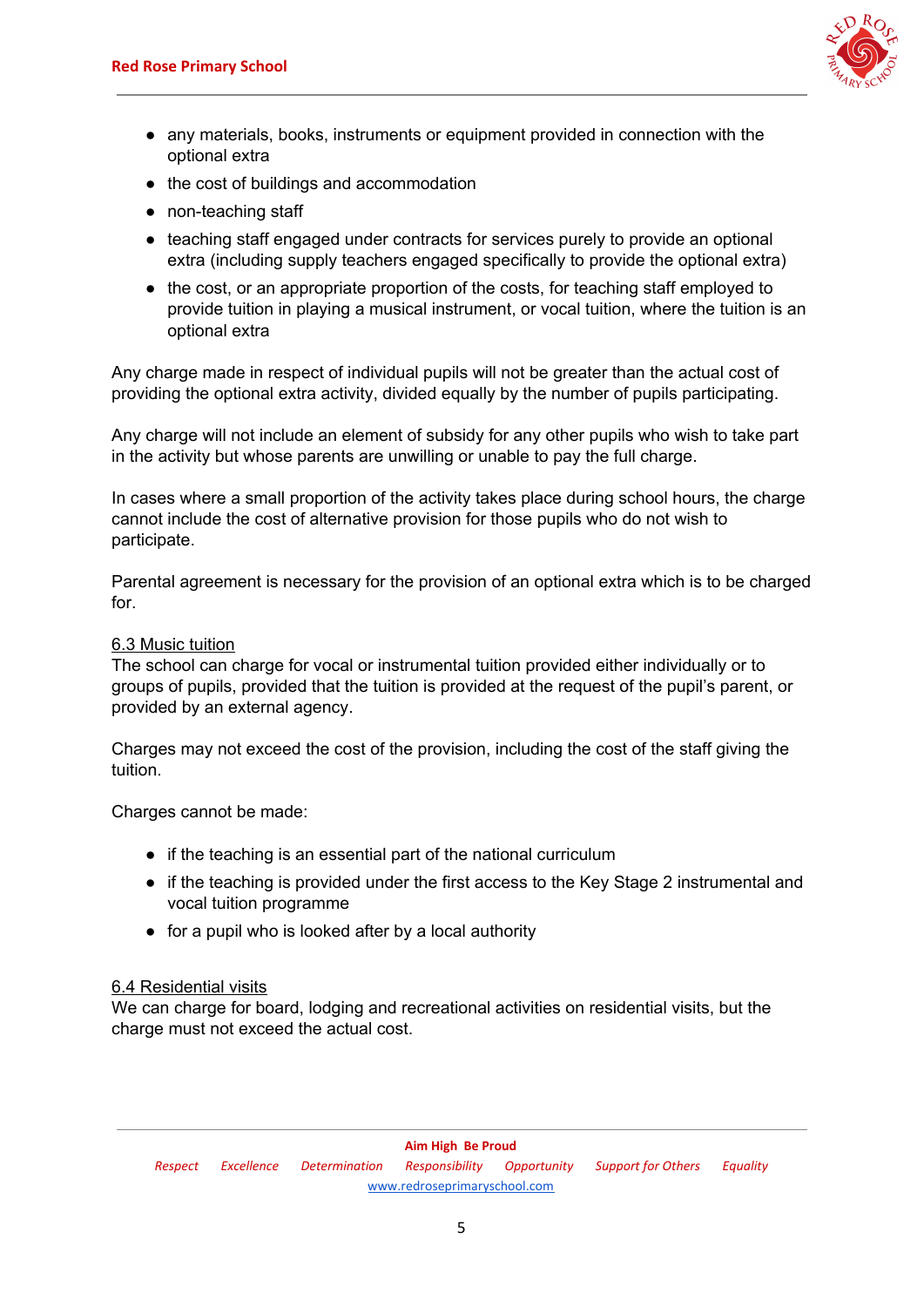

# **7. Voluntary contributions**

As an exception to the requirements set out in Section 5 of this policy, the school is able to ask for voluntary contributions from parents to fund activities during school hours which would not otherwise be possible.

**There is no obligation for parents to make any contribution towards activities taking place during school hours, and no child will be excluded from an activity if their parents are unwilling or unable to pay**. If the school is unable to raise enough funds for an activity or visit then it will be cancelled.

# **8. Activities this school charges for**

The school will charge for the following activities:

- Breakfast Club: £2.50 per day (December 2020).
- After School Clubs: £2.50 per day (December 2020).

This will be reviewed by the Finance & Premises Committee annually during the Autumn Term.

# **9. Remissions**

In some circumstances the school may not charge for items or activities set out in Sections 6 and 8 of this policy. This will be at the discretion of the governing body and will depend on the activity in question.

# 9.1 Remissions for residential visits

Parents who can prove they are in receipt of the following benefits will be exempt from paying the cost of board and lodging for residential visits:

- Universal credit in prescribed circumstances
- Income Support
- Income Based Jobseekers Allowance
- Support under part VI of the Immigration and Asylum Act 1999
- Child Tax Credit, provided that Working Tax Credit is not also received and the family's income (as assessed by Her Majesty's Revenue and Customs) does not exceed £16,190
- The guarantee element of State Pension Credit
- An income related employment and support allowance that was introduced on 27 October 2008

# **10. Monitoring arrangements**

The Headteacher monitors charges and remissions and ensures these comply with this policy.